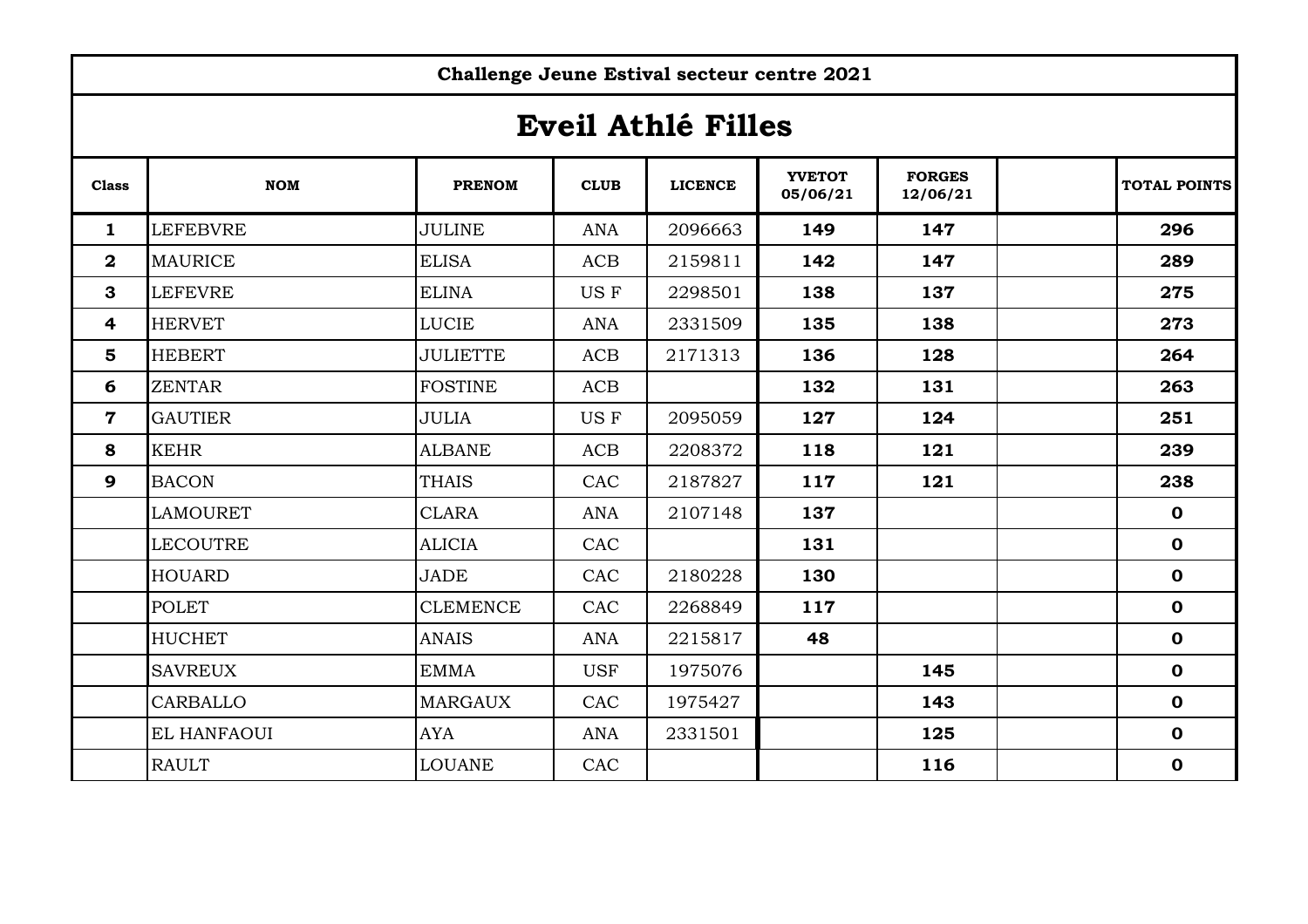|                         | Challenge Jeune Estival secteur centre 2021 |                 |            |                |                           |                           |  |                     |  |
|-------------------------|---------------------------------------------|-----------------|------------|----------------|---------------------------|---------------------------|--|---------------------|--|
| <b>Poussines</b>        |                                             |                 |            |                |                           |                           |  |                     |  |
| <b>Class</b>            | <b>NOM</b>                                  | <b>PRENOM</b>   | CLUB       | <b>LICENCE</b> | <b>YVETOT</b><br>05/06/21 | <b>FORGES</b><br>12/06/21 |  | <b>TOTAL POINTS</b> |  |
| $\mathbf{1}$            | <b>ESNARD</b>                               | <b>ROMY</b>     | CAC        |                | 147                       | 143                       |  | 290                 |  |
| $\overline{\mathbf{2}}$ | LEDOUX-LOAR                                 | <b>LOUANE</b>   | ACB        | 1977120        | 144                       | 143                       |  | 287                 |  |
| $\mathbf{3}$            | <b>GRIGNON</b>                              | <b>SALOME</b>   | US F       | 2098332        | 137                       | 142                       |  | 279                 |  |
| $\overline{\mathbf{4}}$ | <b>LECOSSAIS</b>                            | <b>FLAVIE</b>   | <b>ANA</b> | 1762644        | 140                       | 136                       |  | 276                 |  |
| $5\phantom{1}$          | <b>LECOUTEUX</b>                            | <b>MARGAUX</b>  | CAC        | 2210326        | 130                       | 130                       |  | 260                 |  |
| 6                       | <b>BERNARD</b>                              | <b>LOUISON</b>  | CAC        | 2308990        | 134                       | 122                       |  | 256                 |  |
| $\mathbf 7$             | <b>GOUTEL PITON</b>                         | <b>LEA</b>      | CAC        | 2327183        | 127                       | 117                       |  | 244                 |  |
| 8                       | <b>BUQUET</b>                               | <b>CAROLINE</b> | CAC        | 2222143        | 141                       | 95                        |  | 236                 |  |
| $\mathbf{9}$            | <b>AVICE</b>                                | <b>MELIA</b>    | ACB        | 1836922        | 114                       | 117                       |  | 231                 |  |
|                         | <b>BOUCHET</b>                              | <b>CLAIRE</b>   | CAC        |                | 135                       |                           |  | $\mathbf 0$         |  |
|                         | <b>CLEMENT</b>                              | <b>BERENICE</b> | CAC        | 2180209        | 124                       |                           |  | $\mathbf 0$         |  |
|                         | <b>SOUPAULT</b>                             | <b>ORIANA</b>   | CAC        | 2272465        | 122                       |                           |  | $\mathbf 0$         |  |
|                         | <b>LELIEVRE</b>                             | <b>HONORINE</b> | CAC        |                | 119                       |                           |  | $\mathbf 0$         |  |
|                         | <b>DUVAL</b>                                | <b>LEA</b>      | ACB        |                | 115                       |                           |  | $\mathbf 0$         |  |
|                         | <b>BORDEZ</b>                               | <b>LOUISE</b>   | <b>USF</b> | 1922614        |                           | 143                       |  | $\mathbf 0$         |  |
|                         | <b>MARGOLLE</b>                             | <b>LILI</b>     | <b>ANA</b> | 2110187        |                           | 130                       |  | $\mathbf 0$         |  |
|                         | <b>LADRIERE</b>                             | <b>ELISE</b>    | <b>USF</b> | 2289132        |                           | 128                       |  | $\mathbf 0$         |  |
|                         | <b>CAILLOT</b>                              | <b>LOUISE</b>   | <b>USF</b> | 2233798        |                           | 123                       |  | $\mathbf 0$         |  |
|                         | <b>MALBET</b>                               | <b>GARANCE</b>  | <b>USF</b> | 1985059        |                           | 123                       |  | $\mathbf 0$         |  |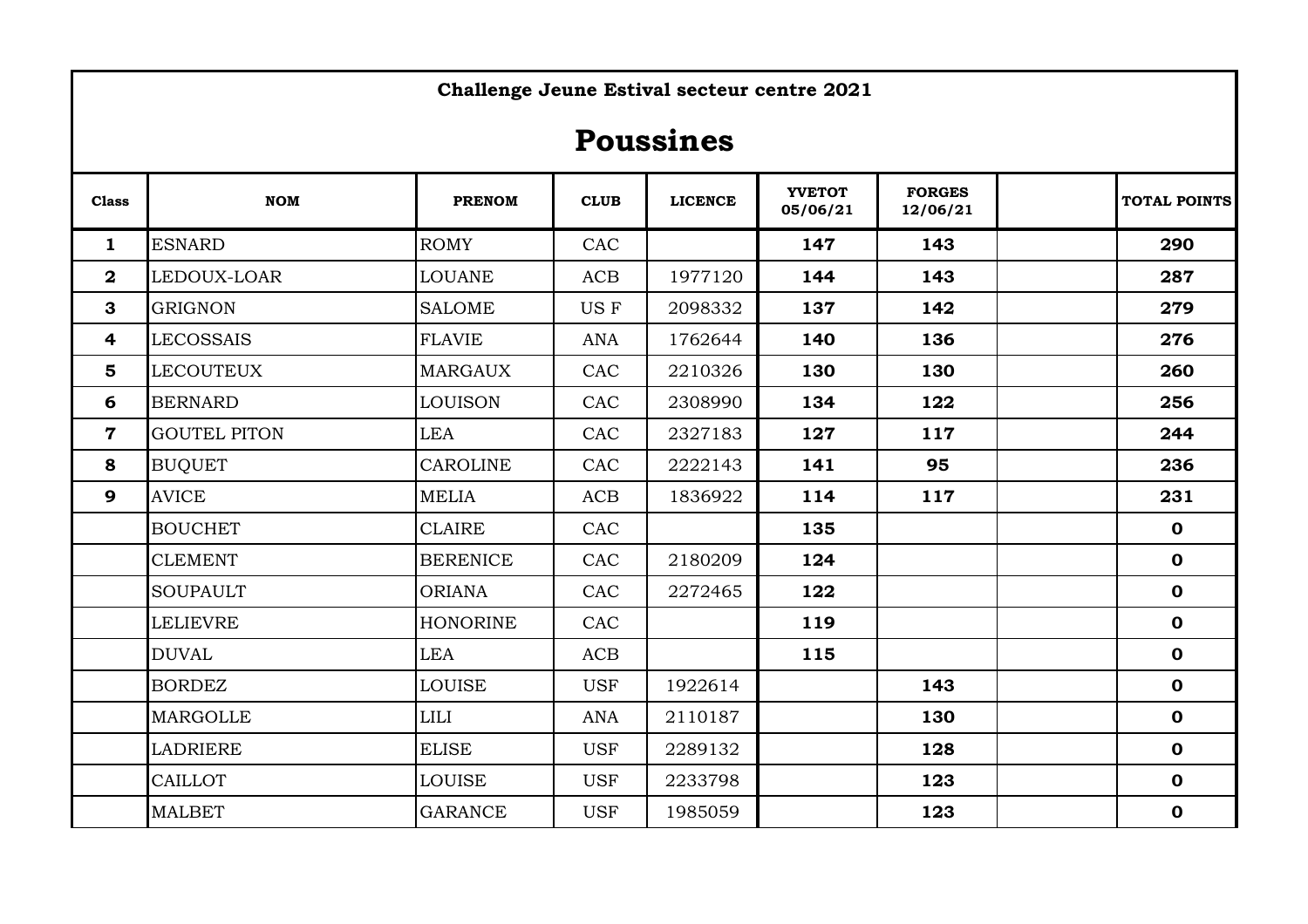|                            | Challenge Jeune Estival secteur centre 2021 |                  |             |                |                           |                           |                     |  |  |
|----------------------------|---------------------------------------------|------------------|-------------|----------------|---------------------------|---------------------------|---------------------|--|--|
| <b>Eveil Athlé Garçons</b> |                                             |                  |             |                |                           |                           |                     |  |  |
| <b>Class</b>               | <b>NOM</b>                                  | <b>PRENOM</b>    | <b>CLUB</b> | <b>LICENCE</b> | <b>YVETOT</b><br>05/06/21 | <b>FORGES</b><br>12/06/21 | <b>TOTAL POINTS</b> |  |  |
| $\mathbf{1}$               | DE PEDRO                                    | <b>ARTHUR</b>    | ACB         |                | 149                       | 149                       | 298                 |  |  |
| $\boldsymbol{2}$           | <b>DENIS</b>                                | <b>SHAWN</b>     | US F        | 2210296        | 144                       | 146                       | 290                 |  |  |
| 3                          | <b>SEIFER</b>                               | <b>CHARLIE</b>   | US F        | 1982422        | 141                       | 142                       | 283                 |  |  |
| 4                          | <b>VERNIER</b>                              | <b>THEOPHILE</b> | US F        | 2280803        | 142                       | 135                       | 277                 |  |  |
| 5                          | ROBERT PAVILLET                             | <b>AMALRIK</b>   | US F        | 2095069        | 139                       | 135                       | 274                 |  |  |
| 6                          | <b>MALBET</b>                               | <b>ANGUERAND</b> | US F        | 2300624        | 124                       | 128                       | 252                 |  |  |
| $\mathbf 7$                | <b>DENIS</b>                                | <b>JOSH</b>      | US F        | 2210303        | 119                       | 129                       | 248                 |  |  |
| 8                          | <b>PROUST</b>                               | <b>ARTHUR</b>    | CAC         | 2197683        | 127                       | 114                       | 241                 |  |  |
| 9                          | <b>BOURGEOIS</b>                            | <b>GARIS</b>     | <b>ANA</b>  | 2327548        | 116                       | 120                       | 236                 |  |  |
| 10                         | <b>GRIBAULT</b>                             | <b>ETHAN</b>     | ACB         |                | 123                       | 109                       | 232                 |  |  |
| 11                         | <b>LEFEBVRE</b>                             | <b>ETHAN</b>     | <b>ANA</b>  | 2107094        | 115                       | 114                       | 229                 |  |  |
| 12                         | <b>BLONDEL</b>                              | <b>JOHAN</b>     | CAC         |                | 108                       | 113                       | 221                 |  |  |
| 13                         | <b>DEBEAUVAIS</b>                           | <b>AUGUSTIN</b>  | <b>ANA</b>  | 2327270        | 99                        | 112                       | 211                 |  |  |
|                            | <b>FRERET</b>                               | <b>TIMON</b>     | ACB         | 2325642        | 118                       |                           | $\mathbf 0$         |  |  |
|                            | <b>DHONOT</b>                               | JULIAN           | <b>ANA</b>  | 2205574        | 108                       |                           | $\mathbf 0$         |  |  |
|                            | <b>OLLIVIER</b>                             | <b>GAUGEARD</b>  | US F        |                | 107                       |                           | $\mathbf 0$         |  |  |
|                            | SEHAKI-COLLE                                | <b>ISSAM</b>     | CAC         | 2301170        | 103                       |                           | $\mathbf 0$         |  |  |
|                            | <b>SOUPAULT</b>                             | <b>ROBIN</b>     | CAC         | 2197690        | 102                       |                           | $\mathbf 0$         |  |  |
|                            | <b>GAUHY</b>                                | <b>SAMUEL</b>    | CAC         | 2290252        | 97                        |                           | $\mathbf 0$         |  |  |
|                            | <b>MABRI</b>                                | <b>SACHA</b>     | CAC         |                | 97                        |                           | $\mathbf 0$         |  |  |
|                            | <b>HENIN</b>                                | <b>LEANDRE</b>   | US F        | 2120838        | 95                        |                           | $\mathbf 0$         |  |  |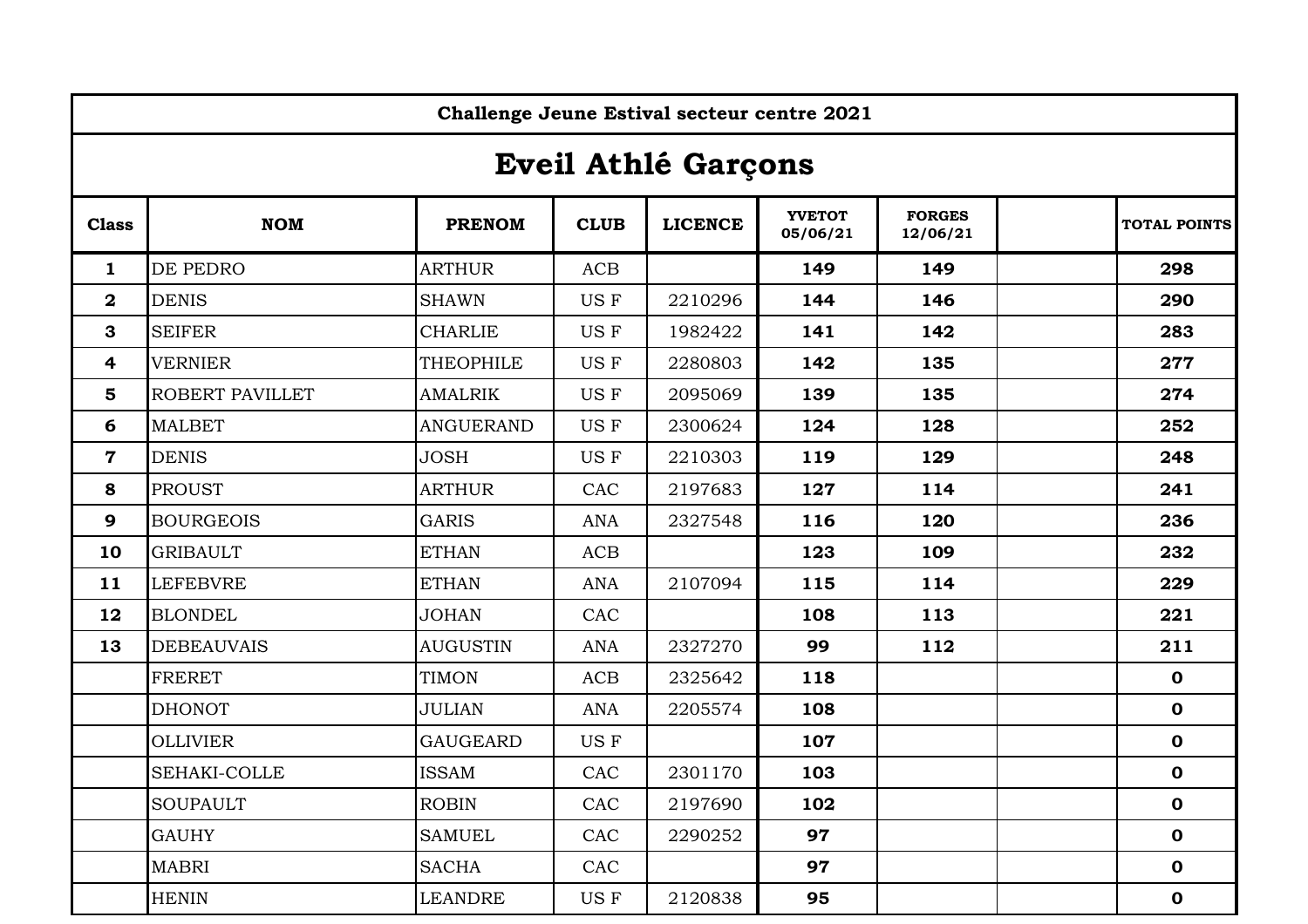| PIVI              | <b>NATHAN</b>   | ACB        | 2288706 | 93 |     | $\mathbf 0$  |
|-------------------|-----------------|------------|---------|----|-----|--------------|
| <b>CANVILLE</b>   | <b>JACQUES</b>  | CAC        |         | 91 |     | $\mathbf 0$  |
| <b>CANAC</b>      | <b>TIMOTHEE</b> | ANA        | 2107084 | 91 |     | $\mathbf 0$  |
| <b>BERNARD</b>    | COME            | CAC        | 2308996 | 86 |     | $\mathbf 0$  |
| <b>PERMENTIER</b> | <b>VALENTIN</b> | ACB        |         | 79 |     | $\mathbf 0$  |
| <b>VANHEULE</b>   | <b>LUBIN</b>    | <b>USF</b> | 2163167 |    | 134 | $\mathbf{o}$ |
| <b>SAVREUX</b>    | <b>BENJAMIN</b> | <b>USF</b> | 2175210 |    | 112 | $\mathbf 0$  |
| <b>HALLATE</b>    | <b>AUGUSTIN</b> | ACB        | 2291728 |    | 112 | $\mathbf 0$  |
| <b>PREVOST</b>    | <b>GABIN</b>    | ANA        | 2327552 |    | 112 | $\mathbf 0$  |
| <b>OLLIVIER</b>   | <b>GASPARD</b>  | <b>USF</b> | 2321284 |    | 110 | $\mathbf 0$  |
| CANAC             | <b>TIMOTHEE</b> | ANA        | 2107084 |    | 103 | $\mathbf 0$  |
| <b>MAILLARD</b>   | <b>GABIN</b>    | CAC        | 2272640 |    | 97  | $\mathbf 0$  |
| <b>GUILLOTTE</b>  | TIMEO           | <b>ANA</b> | 2331517 |    | 95  | $\mathbf 0$  |
| <b>DOSSIER</b>    | <b>MATHIS</b>   | <b>ANA</b> | 2327268 |    | 92  | $\mathbf{o}$ |